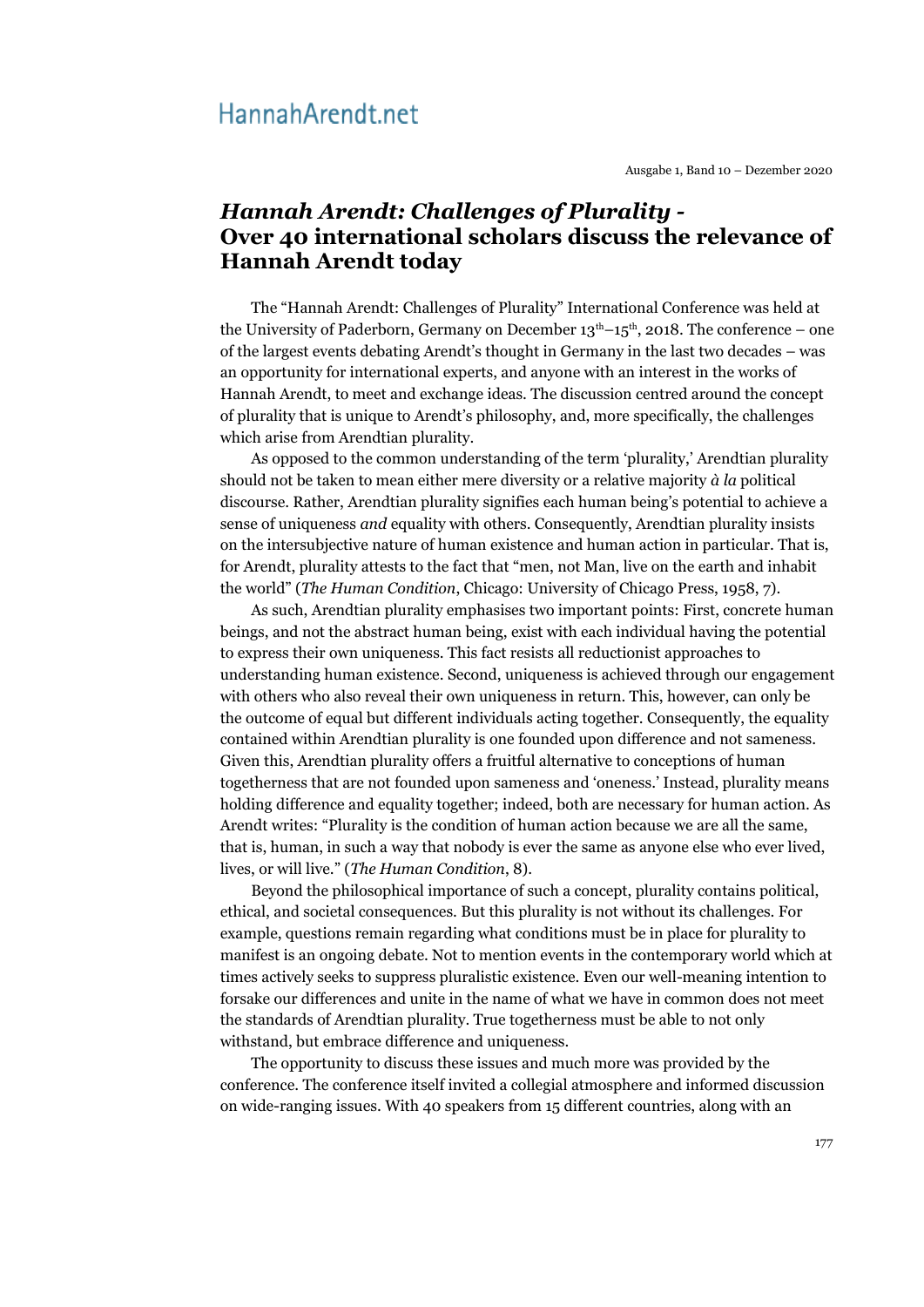audience consisting of both students and those outside academia with an interest in Arendt in attendance, the occasion was marked by a series of rich and lively discussions over the course of three days. An extensive program and an open and inclusive atmosphere meant the interdisciplinary nature of the conference was encouraged and maintained.

The keynote was delivered by Linda Zerilli from University of Chicago, titled "On Democratic Truth-telling in an Age of 'Alternative Facts.'" Zerilli addressed one of the central issues that brought back public interest for Arendt's thought: the crisis of political truthfulness in the light of her insistence on factual truths being vital for the public space. The significance of the topic is manifest in the rise of right-populist governments around the world, which instrumentalize and twist facts in order to manipulate the public.

The opening lecture by Ayten Gündoğdu presented a new perspective on Arendt's reflections in "The Life of the Mind", showing from a phenomenological point of view, how her thoughts about animals allude to the place of nature in her writings. Central issues addressed within the conference were Arendt's theory of judgment (Dunn, Marshall, Zinsmeier), politics and emotions (Hecker, Kajewski), the public and the private (Baş, Matzner), migration and displacement (Maffeis, Plaetzer, Robaszkiewicz, Topolski), and power (Gambetti, Volk). Some contributors were establishing a dialogue between Arendt and different philosophical traditions, such as phenomenology (Borren, McInerney, Loidolt), critical theory (Albrecht, Gómez Ramos, Kurunchi/Rösen), philosophy of language (Sedeström, Topa), Holocaust studies (Kunath), or history of ancient philosophy (Durmaz, Gebhardt). Others were reflecting on relating Arendt to other philosophers (Aronson, Kostrova, Pérez Bernal, Schindler) as well as on different facets of the concept of plurality itself, proving or contesting its relevance today (Burdman, Holst, Meints-Stender, Neame, Servan, Strandberg, Weinman).

The conference organisers did an excellent job organising the event. Some notable features include an opportunity for students of Paderborn University to contribute to the conference with projects they developed in relation to the theme 'Challenges of Plurality.' As a result, four projects were presented during the conference, which can be found [here .](https://kw.uni-paderborn.de/fach-philosophie/robaszkiewicz/projekte/challenges-of-plurality/student-project-challenges-of-plurality) A more personal touch was the fact that the organizers, Dr. Maria Robaszkiewicz and Prof. Tobias Matzner, made the effort to attend each presentation. With 40 participants, this was no small feat. Furthermore, the thematic contributions for each panel worked well, facilitating a dialogue between presentations, and, of course, the audience. Testifying to the quality and success of the event, a conference proceedings will be published *Volume of Proceedings: Challenges of Plurality,* which is headed by the conference organisers. The volume marks one of the most interdisciplinary contributions to Arendt studies in recent years.

The conference "Hannah Arendt: Challenges of Plurality" was funded by the German Research Foundation (DFG) and organised by Dr. Maria Robaszkiewicz (Institute for Human Sciences / Philosophy), Prof. Dr. Tobias Matzner (Institute for Media Studies), and Prof. Dr. Jochen Schmidt (Institute for Evangelical Theology), in cooperation with the Center for History of Women Philosophers and Scientists at Paderborn University.